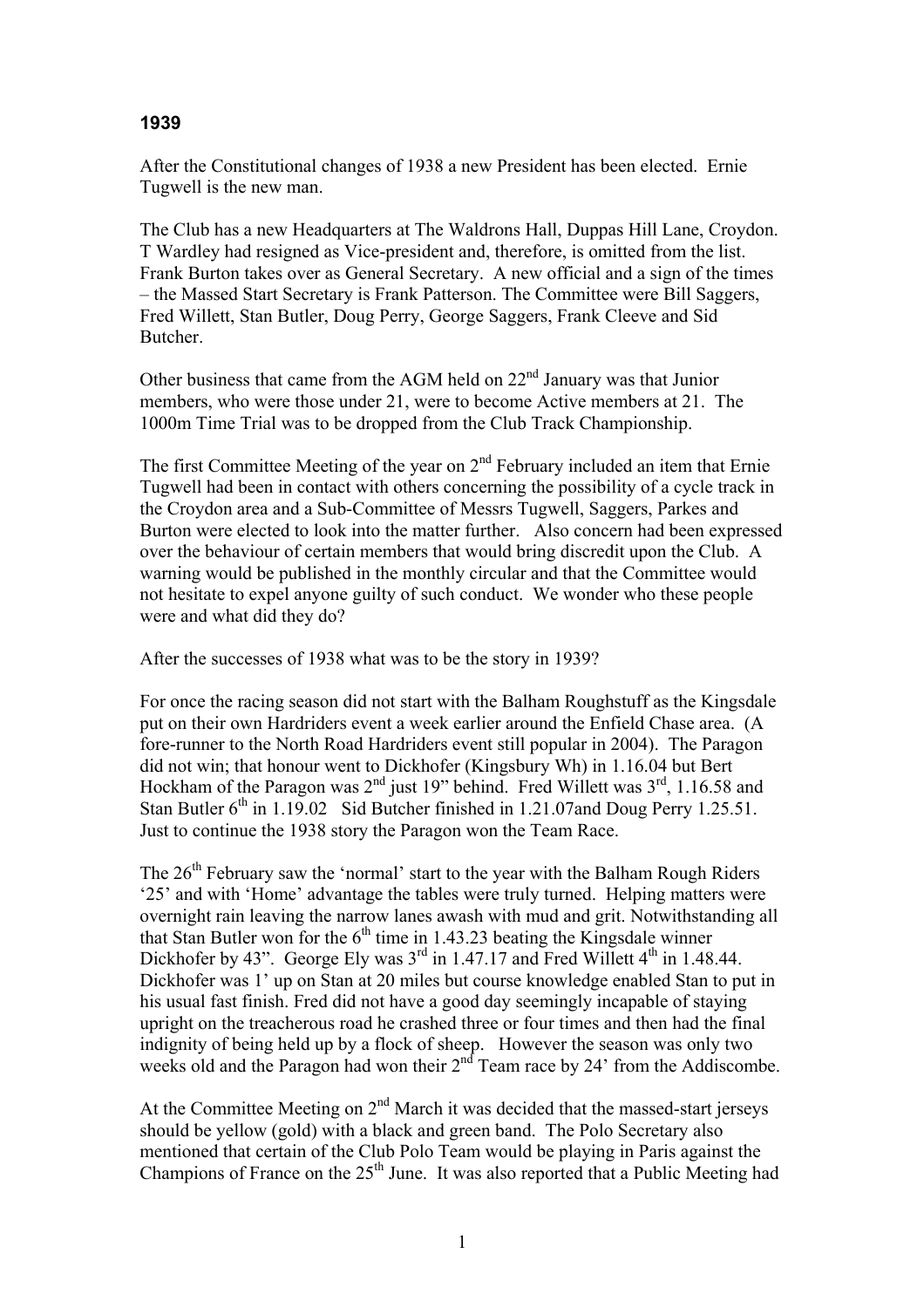been held on the  $17<sup>th</sup>$  March regarding a cycle track. A resolution was passed asking for a deputation to be heard by the Council and the Council had agreed to a meeting on the  $24<sup>th</sup>$  April.

March  $12<sup>th</sup>$  was a 'Red Letter' day in the Club's History for it demonstrated to all the depth of talent that was in the Club. At home the Club Racing Season opened with a Medium Gear '25' on what appeared to be a rather nasty weekend. Twenty-two riders entered but only 17 of them braved the Start and only 13 managed to record a time. Alec Smith came back with a comparatively slow 1.12.35 to win, Tommy Hale was  $2<sup>nd</sup>$  in 1.14.30 and these two were the only riders to beat 'evens'! In  $3<sup>rd</sup>$  place was Jim Hayes with 1.15.07. Hale took the Handicap with a nett time of 1.8.45 some 2 minutes clear of Charlie Armstrong (1.10.50) and nearly 4 minutes better than Jim Hayes (1.12.37).

North of London the short distance men were riding the Willesden Open '25' and, again, having some success. Cyril Melhuish won in 1.7.07 by 50" from Howe (Queens Park) with Bert Chapman  $3<sup>rd</sup>$  in 1.8.40, Dickhofer was now back to  $4<sup>th</sup>$  in 1.9.16 and Stan Butler 5th 1.9.24. Sid Butcher also finished in 1.10.59. The Paragon won the Team Race.

In the Castlenau Medium Gear '25' George Fleming (Belle Vue) won by nearly two minutes in 1.4.22 but Messrs Willett, Sharpe and Perry won the Team Race.

Then in the Kentish Wheelers Novices '25' our young riders, Ken Dudley, Stan Kent and John Schulttheiss won the Team race for the Paragon. THREE Team races in one day AND another 17 riders competing in a Club event!

The 19th March saw a Team in the Sandon CC '25'. Bert Chapman was the winner in 1.7.04 from Potter (Marlboro) 1.7.20 and Cyril Melhuish  $3<sup>rd</sup>$  in 1.7.33. Stan Butler was  $12<sup>th</sup>$  in 1.9.00 and Sid Butcher finished with 1.13.03. The Paragon won the Team race.

In the Calleva '25' Fred Willett was 3<sup>rd</sup> in 1.6.48 only 22" behind the winner Bill Paul (Addiscombe).

The superb start to the season had to end and on the  $26<sup>th</sup>$  March it did pause. The Paragon had a team in the North Cotswold '25' but Cyril Melhuish 'only' came 2<sup>nd</sup> in 1.8.31 losing by 29". Sid Butcher finished in 1.13.13 and Bert Chapman 1.16.08 after a puncture. On the south coast in the Portsmouth North End CC '25' Bert Hockham finished with 1.11.32, Doug Perry 1.11.48 and Ivor Cox 1.14.25. Neither Stan Butler nor Fred Willett rode that weekend due to them suffering with colds.

Back to another early season Classic on the 2<sup>nd</sup> April was the Forest '25' and a miserable day; cold with intermittent showers. A very close-run thing it was indeed. Sibun (Kent Road) won with 1.3.16, Mills (Addiscombe) was only 8" behind and Fred Willett a further 5" back. Times for our riders were – Fred Willett 1.3.31, Cyril Melhuish 1.3.56 and Bert Chapman 1.5.54 and that was sufficient for the Paragon to win the Team race. Bert actually had a 1.05 late start so it was thought he would be out of contention. Then Stan Butler rolled in having had a puncture near the turn and losing far too much time trying to change in the cold conditions. The question was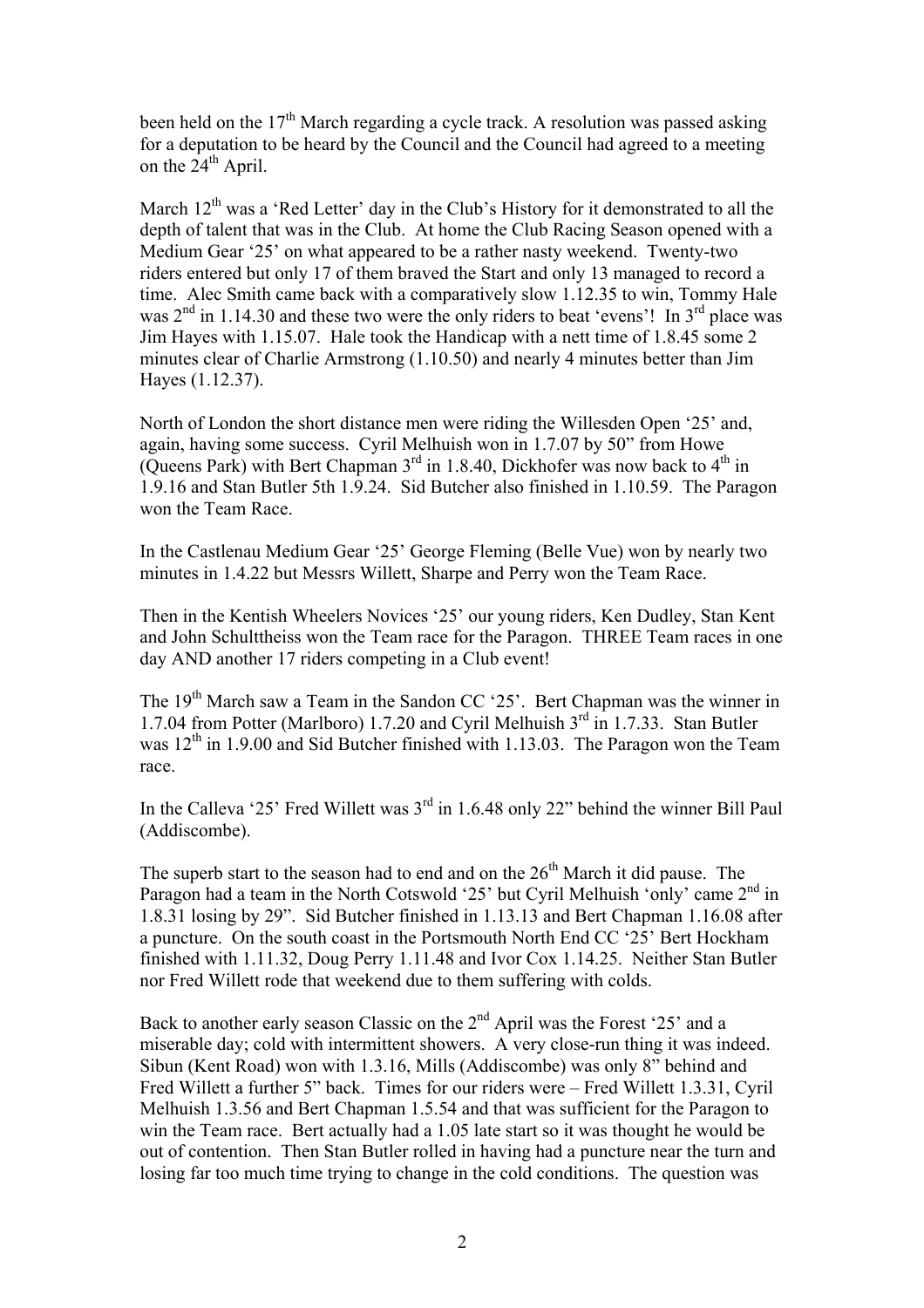would Bert still be fast enough for the Paragon to win the Team race – fortunately he was by a minute so everyone could breathe again and celebrate.

On southern roads it was the day of the SCCU '25' for Clubs I-O. Sid Butcher improved on his  $4<sup>th</sup>$  man act of early season to win with 1.9.06 with Alec Smith  $3<sup>rd</sup>$  in 1.9.13. These two and Ken Dudley, (1.10.15), won the Team race and Dudley also claimed  $1<sup>st</sup>$  on Handicap. There were some other Paragon riders in this event – Doug Perry 1.10.09, Albert Webb 1.10.19, Emlyn James 1.10.59, Bernard Tyrer 1.11.13, Frank Patterson 1.12.00, Stan Kent 1.12.42, F Thompson 1.13.19, Tom Hale 1.13.25, Charlie Armstrong 1.14.30, John Goring 1.15.25, F Greenland 1.15.51, Norman Drage 1.16.57, and Fred Barnes 1.21.12. That's 16 riders plus 3 non-starters and another 3 non-finishers. 22 riders in a field of 73 – not a bad effort!

The Committee Meeting on  $4<sup>th</sup>$  May was informed that the Polo team would be competing against Derby in for the National Championship. It was also reported that Croydon Council had met with the deputation regarding the possibility of a Croydon track and the requirements had been laid out. The delegation would be meeting the local surveyor with exact details of the requirements for a Track and that the Parks Committee would be giving their report on  $22<sup>nd</sup>$  May.

The first Club Unrestricted '25' was on  $16<sup>th</sup>$  April and Stan Harrison came out on top. His 1.10.38 was too good for Fred Koeppl by 13" but Tommy Hale (1.11.10) and Emlyn James (1.11.25) were not far back. A newcomer, John Schultheiss took the Handicap by 1" from Tommy Hale  $(1.6.39 \text{ to } 1.6.40)$  with Bob Chard back in 3<sup>rd</sup> place (1.7.19).

AT the Good Friday Meeting Jim Parkes collected a 2<sup>nd</sup> place in the 5 miles. Fred Willett was 2<sup>nd</sup> in the Triumph motors paced event. Stan Harrison, Ivor Cox and Jim Hampshire collected sundry 2/6s in the Courses des Primes. Val Lewis won the Handicap event.

Later in the year Jim Parkes rode against George Fleming in the Tandem paced 25 miles event and in a thrilling race against one of the fastest time triallists in the country just had to give best in the last stages to finish  $2<sup>nd</sup>$ . Fleming also beat Willett in a paced event just to heap on the coals.

As usual the Charlotteville '50' was held on Easter Monday and Cyril Melhuish established himself amongst the country's top riders by coming  $4<sup>th</sup>$  in 2.12.14. Fred Willett was  $6<sup>th</sup>$ , 2.12.58 and Stan Butler  $13<sup>th</sup>$  in 2.16.31. For once this 'packing' was not good enough and the Paragon had to give best to the Addiscombe – these things do happen!

It happened again, but not with the Addiscombe, the following week in the Dragon RC  $25'$ . Bert Chapman was  $4<sup>th</sup>$  in 1.6.29, Stan Butler finished in 1.7.25 and Sid Butcher 1.9.31. Unfortunately Cyril Melhuish punctured at the turn and passed the Timekeeper in 1.10.52. Thus the Vegetarian C & AC beat the Paragon by 2.34.

In the WLCA '25' (Clubs K-M) Fred Willett pulverised the field with a ride of 1.5.32 to win by 3.03 from our own Alec Smith. These two and Bert Hockham won the Team race and Fred also collected 3<sup>rd</sup> Handicap for his efforts.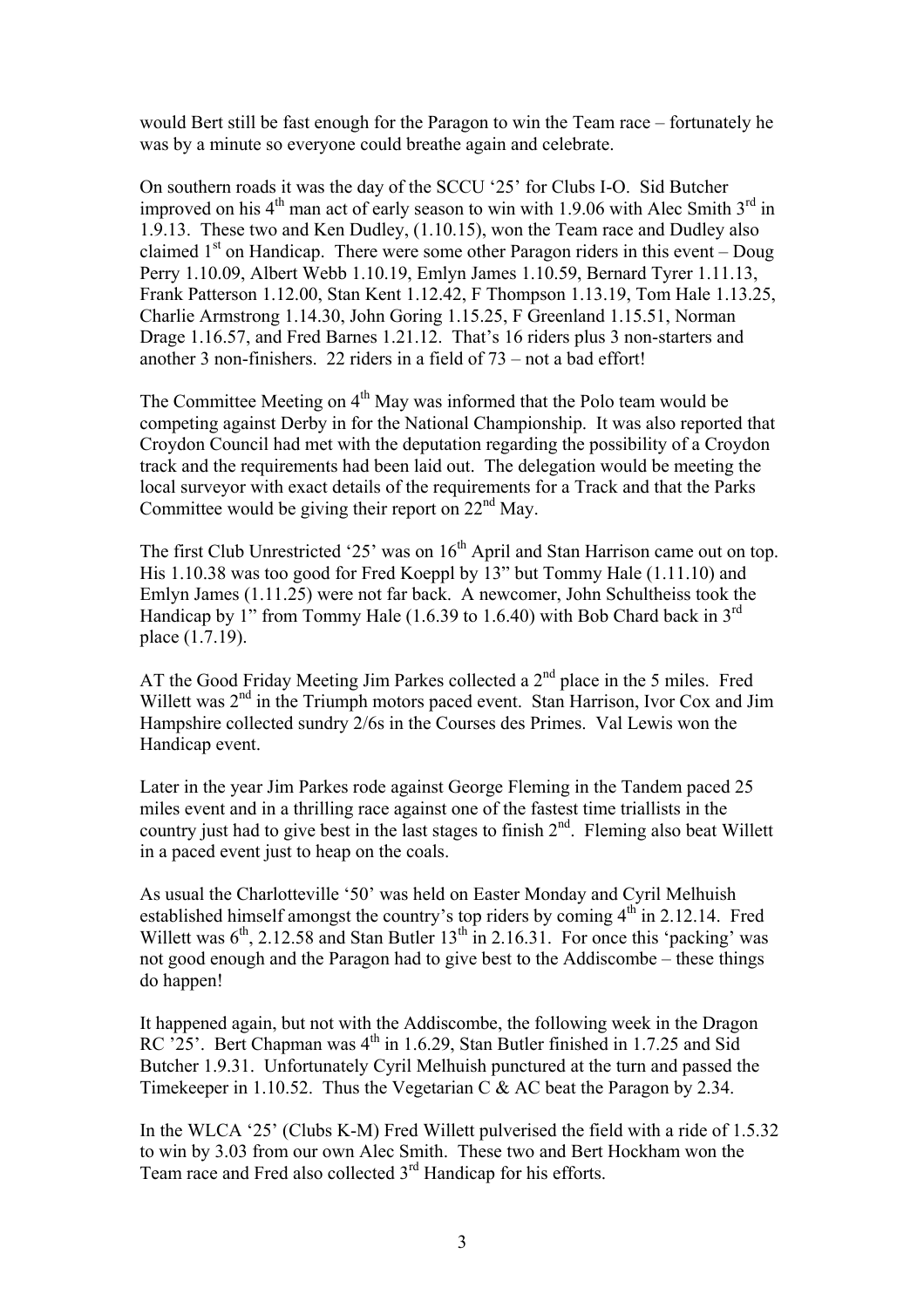April 23rd and a visit to the Banbury Star '25' and reasonable 'country' start times. Cyril Melhuish was the first Paragon to start at 7.40. Bert Chapman made  $2<sup>nd</sup>$  fastest with 1.5.07. Melhuish was  $3^{rd}$ , 1.3.53 and Stan Butler  $5^{th}$  in 1.6.17. The Paragon won the Team race.

The Club also had riders in the Old Portlians Tandem '50' Doug Perry and Albert Webb finished in 1.57.33. This was the fastest time done by a Club pair but the Rules, in 1939, still stated that Club records must be done in Club Events so the 12 years old Southall/Cleeve Record remains on the books.

The Tandem 'Kings' Mills and Paul (Addiscombe) had a bit of a scare in the University Tandem '30'. On a day of driving rain and a cold north-easterly wind the Addiscombe pair won in 1.7.25. The Paragon pairing of Cyril Melhuish and Bert Chapman knicked well together to get within 9" of the Addiscombe duo; the closest anyone had got to them for years. The Paragon also had Albert Webb and Doug Perry home in 1.9.37 and a 'blast from the past' as Stan Butler and Alan Gordon teamed up again after a break of some years to record 1.11.57. (When did Alan Gordon last take part in real competition?) Whenever it was that effort enabled the Paragon to win yet another Team race by just 17" from the Leyton Camp Whs.

Bill Paul next won the Childerly Whs'50' in 2.10.46 but Cyril Melhuish was close in 3<sup>rd</sup> place with 2.11.38. Backing 'Mel' were Stan Butler, 5<sup>th</sup> in 2.13.14 and Bert Chapman  $11<sup>th</sup>$  in 2.15.42. This was enough for the Paragon to take the Team race.

On May 14<sup>th</sup> the Paragon won the Team race in the North London '50'. Bert Chapman was  $2^{nd}$  in  $2.8.58$ ,  $27$ " slower than Beaumont (Leyton Camp) but a personal best as compensation. Cyril Melhuish was  $4<sup>th</sup>$  with 2.10.37and Alec Smith completed the winning Team with his personal best of 2.13.02. On the same day Stan Butler rode a Time Trial on the new South London RTTC Course and was timed in at 4.45.12.

The Bath Road Jubilee '50' was held on the  $21<sup>st</sup>$  May but it turned out to be not a Paragon day. Fred Willett was unable to start and Cyril Melhuish had to stop. That left our best finisher as Bert Hockham in  $13<sup>th</sup>$  place with 2.11.04, Bert Chapman  $17<sup>th</sup>$ in 2.11.34 and Stan Butler  $21<sup>st</sup>$  in 2.12.35. The Paragon were only  $3<sup>rd</sup>$  in the Team race.

Frank Patterson was 4<sup>th</sup> in the Civil Service '25' Championship with 1.7.49, Ken Dudley tied  $5^{th}$  place in 1.8.27 with Bernard Tyrer. Tommy Hale also rode to finish 11<sup>th</sup> in 1.9.10.

On the Whit-Sunday Stan Kent (1.10.01), Bob Chard (1.10.16) and John Schultheiss  $(1.10.20)$  won the Team race in the 34<sup>th</sup> Nomads '25'

At Whitsun we had 3 pairs in the Gainsford Tandem 30 but no Result has come down to us. It was a different story on the Monday for the University '100'. There was a reversal of the 1938 result as Harold Fenn (Who said he wasn't fit this year?) took 1<sup>st</sup> place in 4.34.36 and Stan Butler was runner-up in 4.36.34. Albert Webb excelled in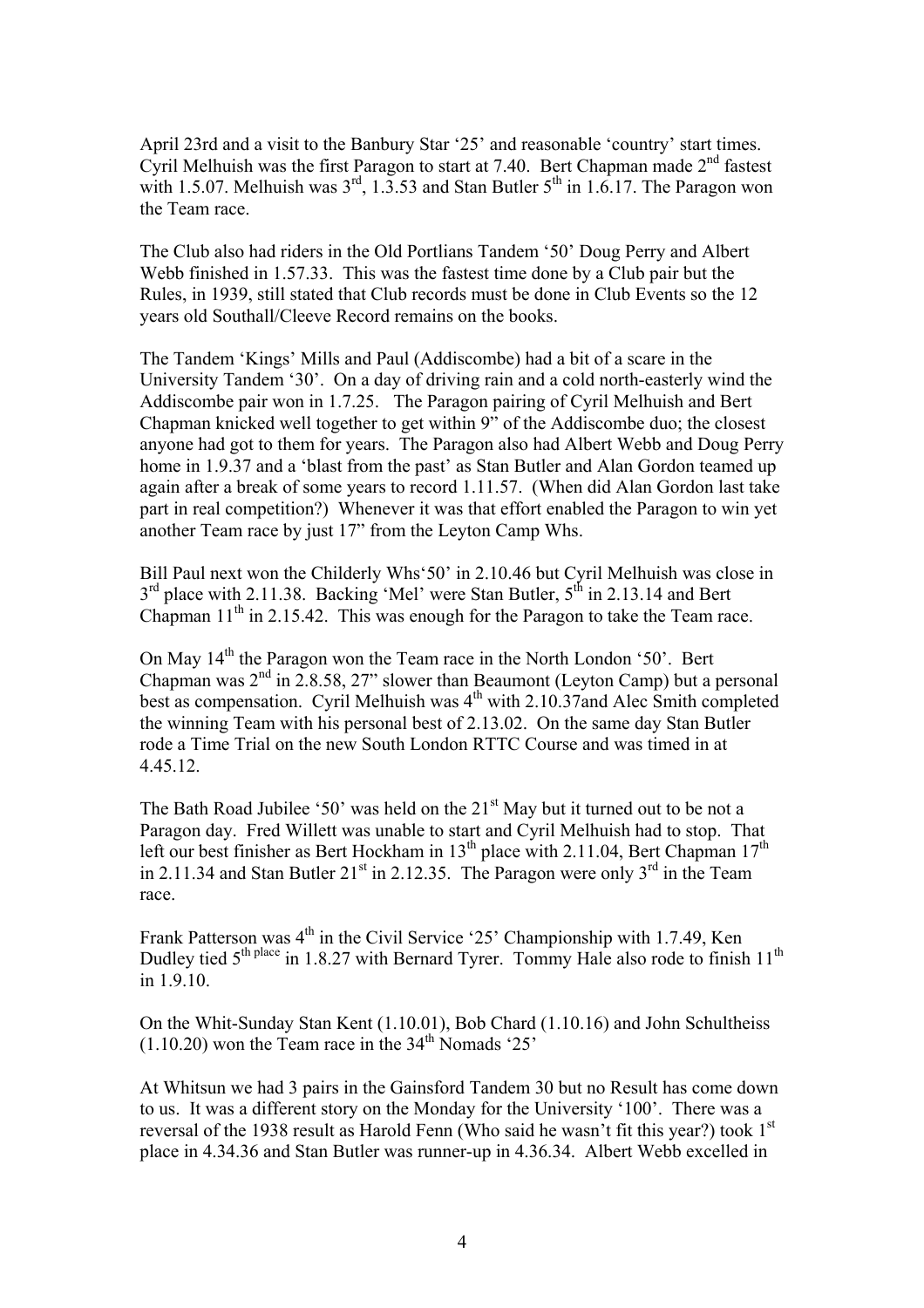his best 100 with 4.44.29 and Doug Perry also finished in 4.49.47. Fenn, Butler and Webb won the Team race by nearly 22'.

South of London Fred Koeppl was collecting  $2<sup>nd</sup>$  place and  $1<sup>st</sup>$  handicap with a first '100' in 4.56.56 in the Balham  $2<sup>nd</sup>$  Class event.

The Polo Team won the Championship of Great Britain for the  $7<sup>th</sup>$  time when they beat Derby RCC at the Tooting  $&$  Mitcham Stadium by 14 – 4. Dick Ongley scored 6 times, Bert Carleton 4, Ron Mitchell twice and E Horne twice.

Down to the south coast on June  $4<sup>th</sup>$  for the Gosport '50' and another win for Cyril Melhuish. Mel passed the Timekeeper in 2.13.06 with Stan Butler not much slower in 2.13.23 for  $2<sup>nd</sup>$  place. Bert Hockham was  $6<sup>th</sup>$  in 2.15.50 and Bert Chapman had an off day with 2.16.50. However the Paragon took the Team race.

Nearer home in the SCCU (Clubs F-Q) '50' Arthur Sharp was in fine fettle as he won in 2.14.50. He also collected  $2<sup>nd</sup>$  in the Handicap Awards with Fred Keoppl in  $3<sup>rd</sup>$ place. These two plus Frank Sisley won the Team race.

Stan Butler took to the track on  $10^{th}$  June for the 50 miles Tandem paced Championship. Unfortunately he met a George Fleming on the top of his form and had to give best by 4 minutes to take  $2<sup>nd</sup>$  place.

Also on June  $10<sup>th</sup>$  a Magazine called 'The Leader' published a page of photographs depicting the 'Diary of a Cycling Speedster'. It showed Cliff Dore giving Stan Harrison a back massage, Stan checking the weather and pumping up his tyres, Fred Lee with his watches, Albert Webb at speed, George Saggers handing up a bottle, Harry Wotton checking his time with Fred and Edna Gordon polishing the Bath Road Team Shield. On the reverse is a classy picture of Fay Wray. She was the lady who was taken to the top of the Empire State Building by 'King Kong'. Which would you prefer to look at?

On the  $16<sup>th</sup>$  June there was a Committee Meeting and one item goes a long way to explain why the Paragon held onto its members for it was recorded, (and this was thee months before war was declared), that "a member called upon to serve in the Militia would, provided his subscription for the current year was paid, retain his membership of the Club until the end of the year of his return to civil life".

There was some disappointment regarding the Croydon Track as it was reported that the Council could not precede any further owing to the demands made by the A.R.P. (Air Raid Precautions). This was understandable considering the space that might be needed for placements for Barrage Balloons, Observation Posts, Anti-Aircaft batteries etc. not to mention air-raid shelters. This was not the time for sports facility development.

Two 50 miles races were down for the  $18<sup>th</sup>$  June; the Kingsdale 50 on the North Road at Biggleswade and the WLCA event out on the Bath Road. Arthur Sharp duly obliged in the WLCA event winning by 1.24 in 2.13.25. Doug Perry 2.18.33, John Goring 2.22.35, Alec Smith 2.23.01 (including a 5' late start), Tommy Hale 2.23.34, Fred Koeppl 2.23.35, Frank Patterson 2.23.46, Steve Beeden 2.25.12, Frank Sisley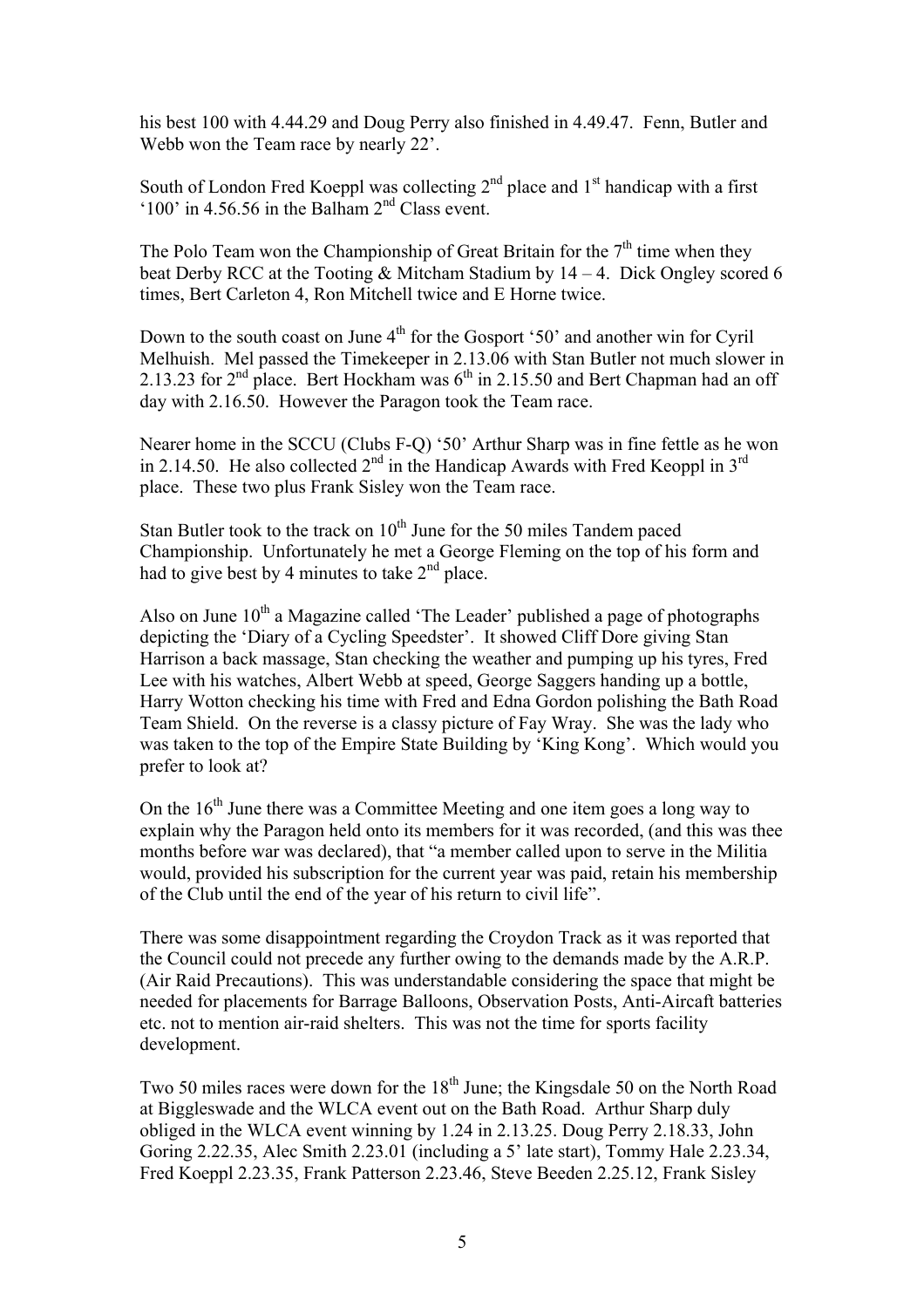2.29.27, Sid Mitchell 2.29.53 and Norman Drage 2.33.29 were our other riders. If Smith had not had that 5' late start the Paragon would have won another Team race. Up north the Paragon failed to win the race but with Bert Hockham  $4<sup>th</sup>$  in 2.14.13, Stan Butler 2.15.54, Bert Chapman 2.16.37 and Harold Fenn 2.18.01 the Club collected another Team race.

Nearer to home some nineteen riders were out for the Club '30' and it resulted in another win for Arthur Sharp. His 1.18.20 was over 4' too good for Emlyn James (1.22.23) and Stan Kent (1.23.02). Kent had the satisfaction of taking the Handicap – just! Only 13" separated the first 3 riders. Kent's handicap time was 1.14.02, Norman Drage had 1.14.05 and Steve Beeden 1.14.15!

Frank Patterson won the Civil Service '50' on the Effingham course in 2.26.35 and must have been grateful that a certain Fred Willett punctured and packed.

No less than seven Paragon riders entered the Highgate '100' on June  $25<sup>th</sup>$ . It does not look to have been a great day for racing as 12 riders did not start and another 27 failed to finish. However Stan Butler duly obliged with a 4.34.27 to win by 1.37 from Cheason (Barnet). Our other riders were Harold Fenn 4.41.09, Bert Hockham 4.42.18, Albert Webb 4.44.30, Doug Perry 4.48.47and Bert Chapman 4.52.24 with Cyril Melhuish not reaching the Finish. Butler, Fenn and Hockham duly collected the Team prize.

Arthur Sharp also took the Fryco Cup with another convincing win. This time he extended his winning margin to 6.15! Sharp recorded a 2.15.34 with Stan Kent in 2<sup>nd</sup> place on 2.21.49 and Sid Butcher in  $3<sup>rd</sup>$  place with 2.22.33. The Handicap was a Longmarkers Benefit. Harry Robson with 12' winning with a nett time of 2.12.03, just ahead of Fred Greenland (2.12.20) and Steve Beeden (2.13.52). This event was combined with the Walter Moon '50' for Croydon Clubs and this, again, resulted in a win for the Paragon. The Handicap times counting for the Paragon were Harry Robson 2.11.03, Arthur Sharp 2.15.34, Bernard Tyrer 2.17.27 and Tom Hale 2.17.44.

After the success of 1938 the lads went out West to the Cheltenham '50' but it did not go to plan as the word 'Paragon' is strangely absent from the Result Sheets. Stan Butler 2.14.06, Cyril Melhuish 2.15.34, Bert Chapman 2.18.14 and Harold Fenn 2.18.33 were the Paragon men. Stan was  $8<sup>th</sup>$  fastest and the Club was some 7' too slow for the Team race. Not a good day!

On the roads around Theale the WLCA '100' was run but Frank Sisley 5.6.38 and Frank Patterson 5.7.25 were our only finishers

The Velma '50' on  $9<sup>th</sup>$  July was run on an excellent day with 8 men inside 2.10. Stan Butler was  $6<sup>th</sup>$  in 2.9.36 his season's best and Bert Hockham recorded 2.13.19. Unfortunately Messrs Chapman and Melhuish failed to start so all thoughts of a Team race were abandoned.

At Bexley Heath P.J Dyble retained his London Centre Grass 5 miles Championship.

It was the De Laune's  $50<sup>th</sup>$  Anniversary in 1939 and they promoted a 100 miles Time Trial. They were not rewarded with a good day as while there were only 3 non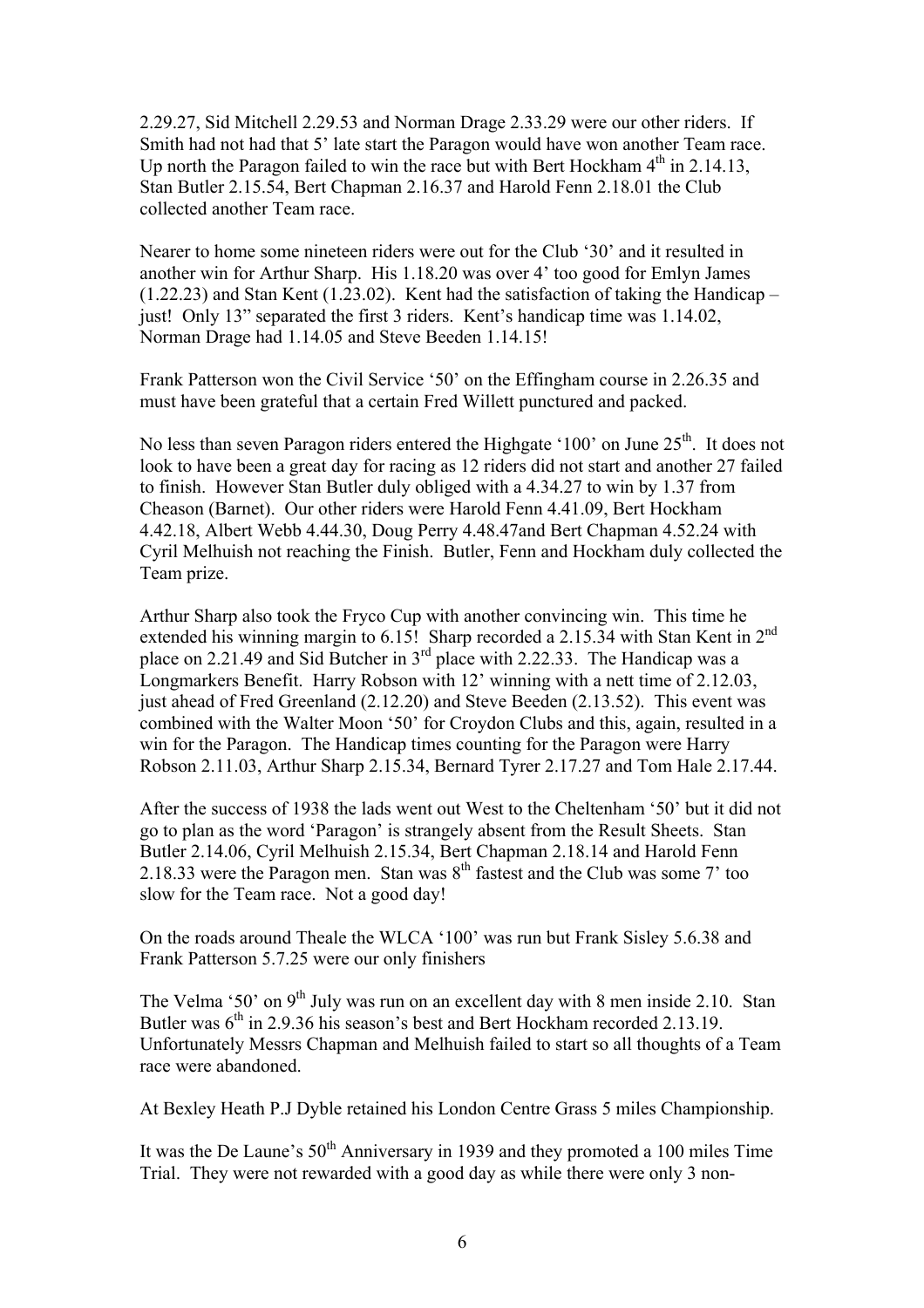starters 25 riders failed to finish including Stan Butler (punctured) and Bert Hockham. Harold Fenn was our only finisher in 12 place with 4.43.06 nearly 9' slower than his last 100 miles effort.

The Paragon had three riders in the Ealing '50' but only Stan Butler managed to get to the Finish in 2.10.53. In the SCCU '100' Sid Butcher was  $3<sup>rd</sup>$  in 4.51.56.

A very unusual entry in the Minutes of the Committee Meeting on  $27<sup>th</sup>$  July for the membership of two individuals, messrs Lucas and Tanner, was rescinded due to their connection with the theft of a bike from the Club room. Later in the Meeting the Massed-start Secretary was instructed to contact the NCU in regard to the Club promoting one of these events.

All the fast men were playing elsewhere on the  $30<sup>th</sup>$  July for the Goss Green 100 miles Cup. This gave F Thompson his chance for glory and he took it in a close run event. Thompson recorded 5.4.53, Alec Smith 5.5.18 and Fred Koeppl 5.6.21. Thompson was also best on Handicap but could not take the award so it passed to Bernard Tyrer with a handicap time of 4.54.44; Fred Koeppl was  $2<sup>nd</sup>$  with 5.1.21 and Jack Gunning  $3<sup>rd</sup>$  with 5.2.59.

Out on the Bath Road there must have been a dreadful day for the Belle Vue '50' The Club had 6 entrants, 2 did not start and 3 did not finish leaving Doug Perry on his own with a 2.16.45. In all 16 riders failed to start and 32 failed to finish. The Highways Authorities had resurfaced the road the previous week with copious amounts of gravel and then it rained over night. Result – Chaos!

After last years' fantastic Bath Road '100' with a Competition record and a near miss for the win by 3" 1939 was a bit of an anticlimax for the Paragon. Bert Hockham did start extremely fast and was in the lead at the 23 mile first turn, Stan Butler was his usual 1.30 adrift and Doug Perry some 4' slower. Hockham was still with the leaders passing the 50 miles check point in 2.12.31 just one second behind Logan (Vegetarian). Stan Butler was 2.32 in arrear and Doug Perry 9.41 behind.

By the Savernake turn Holkham was paying for his early speed turning in 3.24.15 some 7.45 behind the new leader Rangeley (Bronte Whs). Stan Butler was 5' adrift and Doug Perry 14.40 back. For once there was no storming finish from Butler. He crossed the line in  $4.38.50$  for  $12<sup>th</sup>$  place behind Reuben Firth (Bronte Whs) who won in 4.26.15. Holkham finished in  $4.43.49$  for  $26<sup>th</sup>$  place and Doug Perry 4.46.28 for 33<sup>rd</sup> place. Only 3 of the 65 finishers failed to be 'evens' and the Paragon had to be satisfied with  $2<sup>nd</sup>$  Team nearly 45' slower than the Bronte Wheelers who were placed  $1<sup>st</sup>$ ,  $2<sup>nd</sup>$  and  $3<sup>rd</sup>$  and, just to rub it in, they beat the Paragon's Competition Record.

Only 6 riders essayed the Club 12 hours event for the Rotherham Cup and all 6 ran out time. Bernard Tyrer made greatest mileage with 213.75 some 3 ½ miles better than Bob Hoy and nearly 21 miles better that Harry Wooton. However Hoy won the Handicap with 225.25 miles from Wooton (221.88) and Gunning (219.75).

On the same day a foursome went up north for the Barnsley '50' with nothing much to show for the journey. Stan Butler was our best placed man in 23<sup>rd</sup> spot with 2.12.32. Bert Hockham was just 17" slower in 2.12.49, Cyril Melhuish 33rd in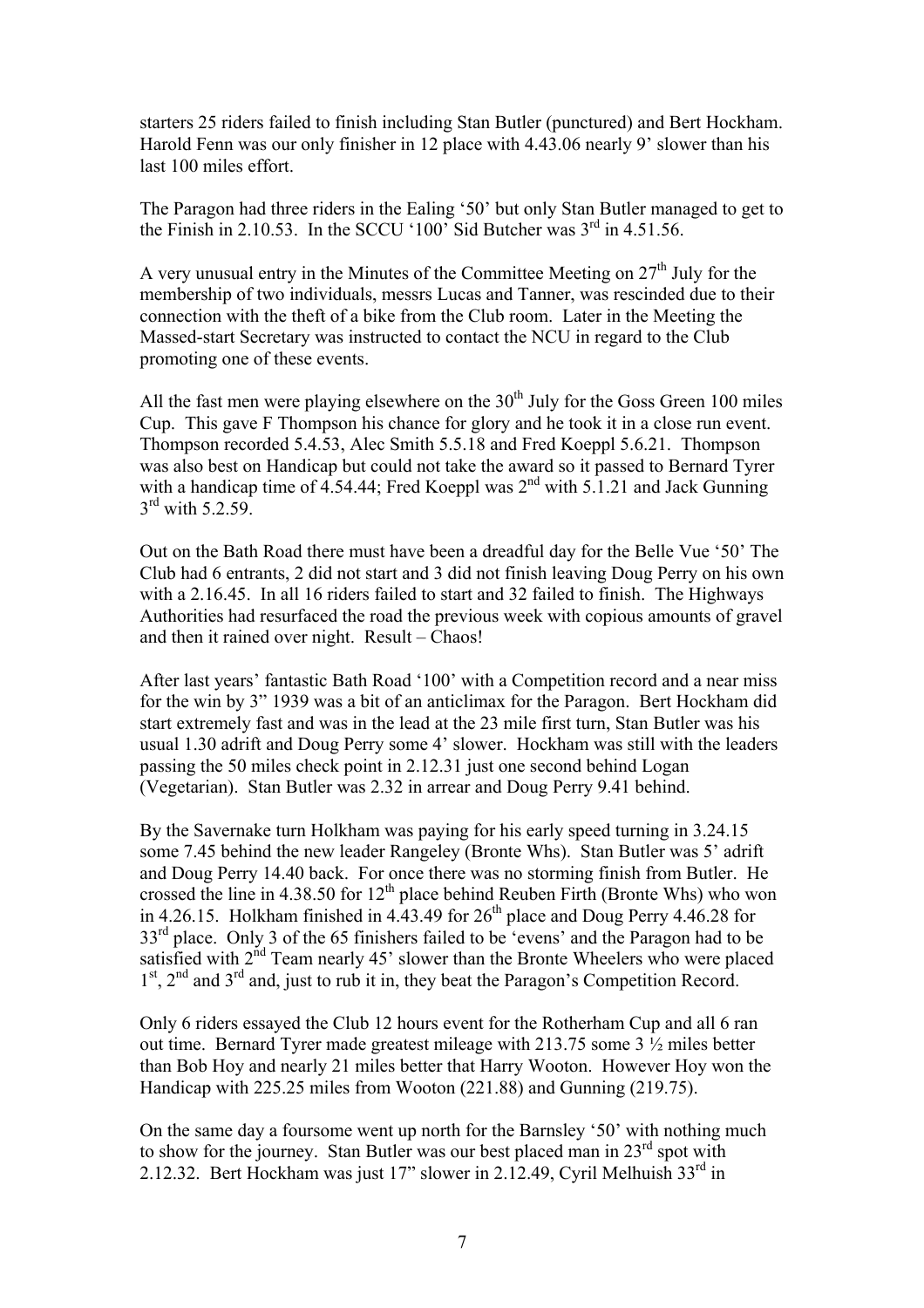2.13.27 and Bert Chapman 58th in 2.17.02. Just in front of Stan was one Ron Kitching later of cycle trader fame.

Arthur Sharp was  $4<sup>th</sup>$  in the Vegetarian '50' with 2.10.54 on the Bath Road course.

The Westerly '100' attracted its usual class field. Ernie Mills (Addiscombe) was fastest at halfway in 2.10.17, Stan Butler passed that Timekeeper in 2.13.36 and Doug Perry surprised everyone, and probably himself, only taking 2.14.42 to this point. He was then  $9<sup>th</sup>$  fastest and the time is faster than his personal best at 50 miles! Bert Holkham started a little steadier than the Bath Road '100' with 2.15.01 but later punctured and retired. Mills won in  $4.28.24$  with Stan in  $4<sup>th</sup>$  place in  $4.35.24$ including time by the side of the road with a puncture in the later stages. Doug finished in 4.40.08 for a personal best and  $2<sup>nd</sup>$  on Handicap.

In the Wings 'Junior' '25' Alec Smith came home with a 1.7 ride including a 2' late start; Fred Keoppl also did a 1.7 and the 1939 Novice Steve Beeden 1.9.16.

In Surrey our other racers were taking part in the Bellingham '25' on the Pound Hill course that wound around the lanes of Horley, Smallfields, Felbridge and Copthorne. Their times were Tommy Hale 1.9.43, Charlie Armstrong 1.11.15, Frank Patterson 1.12.22 and Bob Chart 1.12.41.

Meanwhile in the Farnborough '25' Arthur Sharp took  $3<sup>rd</sup>$  place in 1.2.21 a personal best and the fastest any Paragon rider has been since Frank Southall turned Professional.

Only Stan Butler rode the WLCA 12 hours coming 2<sup>nd</sup> with 238.375 miles. There was a query against the winner as at 219 miles he was only in  $4<sup>th</sup>$  place. This meant he picked up 2.375 miles in the last hour against the one rider who was noted for his strong finish. It was thought that Biggs (Westerley), rode over time. In 1939 each rider was allocated 'rider out' who was armed with watch, paper and pencil. This man followed his racer and called out when he had run out of time. The 'rider out' would then make a note of where the racer had finished (so many yards passed telegraph pole number…etc), get the finished rider to sign the paper and then the 'rider out' would go off to report to the nearest Official timekeeper with the information. The Timekeepers would then do the calculations based on the information received. It was a system fraught with problems especially the accuracy of the watch belonging to the 'rider out'. Today Timekeepers are placed every mile or 1½ miles around a finish circuit and your distance is calculated on the time under and over between the last two Timekeepers. This is a far more accurate method.

The next week Stan Butler was due to go north again for the Yorkshire Vegetarians 12 hours on the 3rd September but that was the day World War II started and he did not travel.

It has been difficult to find result of those in the Club who rode in the massed start races at Brooklands, Donnington Park etc. but a few have come down to us. Fred Willett came  $3<sup>rd</sup>$  in the Cavendish 100 km race; Alec Smith has been placed  $8<sup>th</sup>$  and had two  $10^{th}$  places. Bernard Tyrer has had a  $10^{th}$  and  $19^{th}$ , Tom Hale a  $15^{th}$  and Frank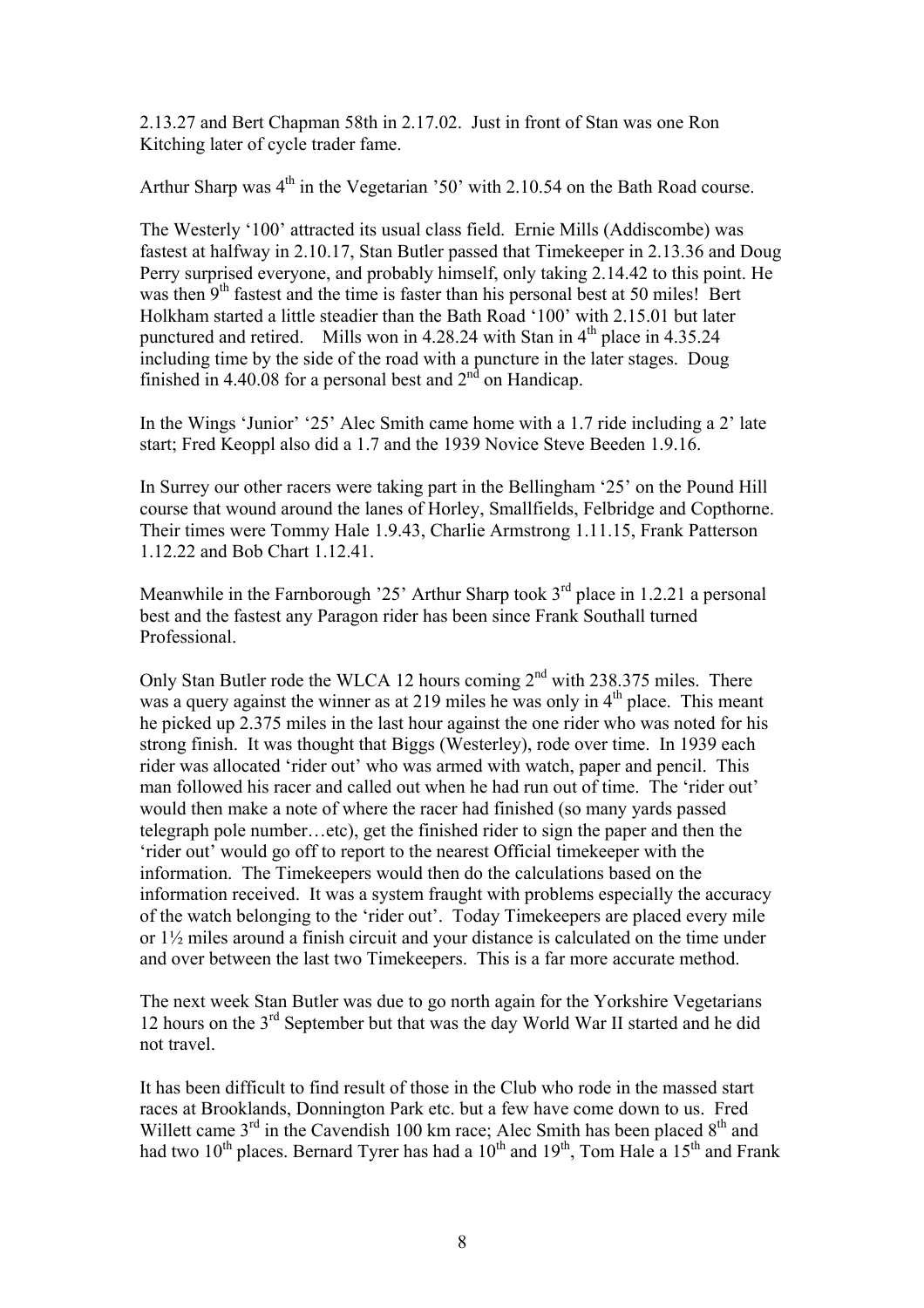Patterson a  $12<sup>th</sup>$  place. Stan Harrison managed a  $10<sup>th</sup>$  place finishing on a flat tyre that must have made sprinting somewhat interesting.

It was the comparative youth of many of our riders and the certainty of them being called up for Military Service that ensured a dropping of performance and ability to get to various venues. Some had already volunteered or were in the Territorial Army. Fortunately in this War we had a band of older men who would not let the Club die away as it did in the First World War. Added to this were some who had reserved occupations, especially those at the 'Acc & Tab'. (Later named Powers Sammas then ICT). These were developing computers, radar and bomb aimers for the Forces. All experimental and secret work but you would not have thought so when seeing them out on their bikes.

The Committee Meeting held on the  $27<sup>th</sup>$  September was really to sort out what the Club's action should be. All Open events were cancelled, as were the Inter-Club events but not Club events. In fact the decision to run the Mayne Cup was only taken at that Meeting. It was also decided that as many members were likely to be called up 'vouchers' would be issued rather than prizes. Medals would be bought and presented at the Club Dinner or other suitable function. Trophy winners should return their cups to a Committee Member should they be 'called-up'. The Club magazine would be discontinued but a monthly circular be printed with club news. The Bulletin would cost members 2/- but be free for those in the Forces.

The first 'casualty' of the War as far as the Paragon was concerned was Fred Lee's Department being moved to Holmes Chapel. Having ones Treasurer some 200 miles away may make it easier to avoid him but doesn't help the Club's Finances. The solution was to get Frank Cleeve to act as local Treasurer to collect all moneys due to the Club and to liase with Fred on 'the Books'.

The entry of twenty-five was excellent considering the short notice for the Mayne Cup. It was not an easy day with heavy rain falling. Fred Willett was fastest on the day with 1.7.28 beating Stan Butler into  $2<sup>nd</sup>$  place (1.8.03) and Bert Chapman into  $3<sup>rd</sup>$ place (1.8.06). Cyril Melhuish was another 9" back in 1.8.15. The Handicap and man of the Day was a youth called Ron Tugwell, son of Ernie Tugwell. His 1.4.34 gave him a clear lead over D Greest (1.5.51) and Fred Koeppl (1.6.16). Koeppl was the first of 7 riders with Handicap times in the 1.6.00 bracket! The new President, Ernie Tugwell, had won the Mayne Cup in 1913 and 1931 so he was a very happy man that morning to see his eldest son put his name on the Cup

Stan Butler won the end of season Hill Climb in 2.03 with Bert Hockham  $2<sup>nd</sup>$  (2.08) and Frank Patterson  $3^{rd}$  (2.10). The event was held in pouring rain.

The Catford Hill Climb (45<sup>th</sup> Annual Hill Climb Championship of England) was by now on Yorks Hill where it is still contested. The weather was rotten. Rain fell all the time and Yorks Hill in October is covered with dead leaves. If you cannot stay on the central ridge of the lane you come to a grinding halt with your back wheel skidding around and all forward movement gone. In 1939 R Gunn (Barnet) climbed the hill in 2.32.8 beating our own Fred Willett by just 1.8". Frank Patterson managed 2.53.0 and Stan Butler 3.4.0 for us to get  $2<sup>nd</sup>$  Team. It must not have been a nice day as 20 riders failed to start and another 24 failed to finish! Stan wisely kept his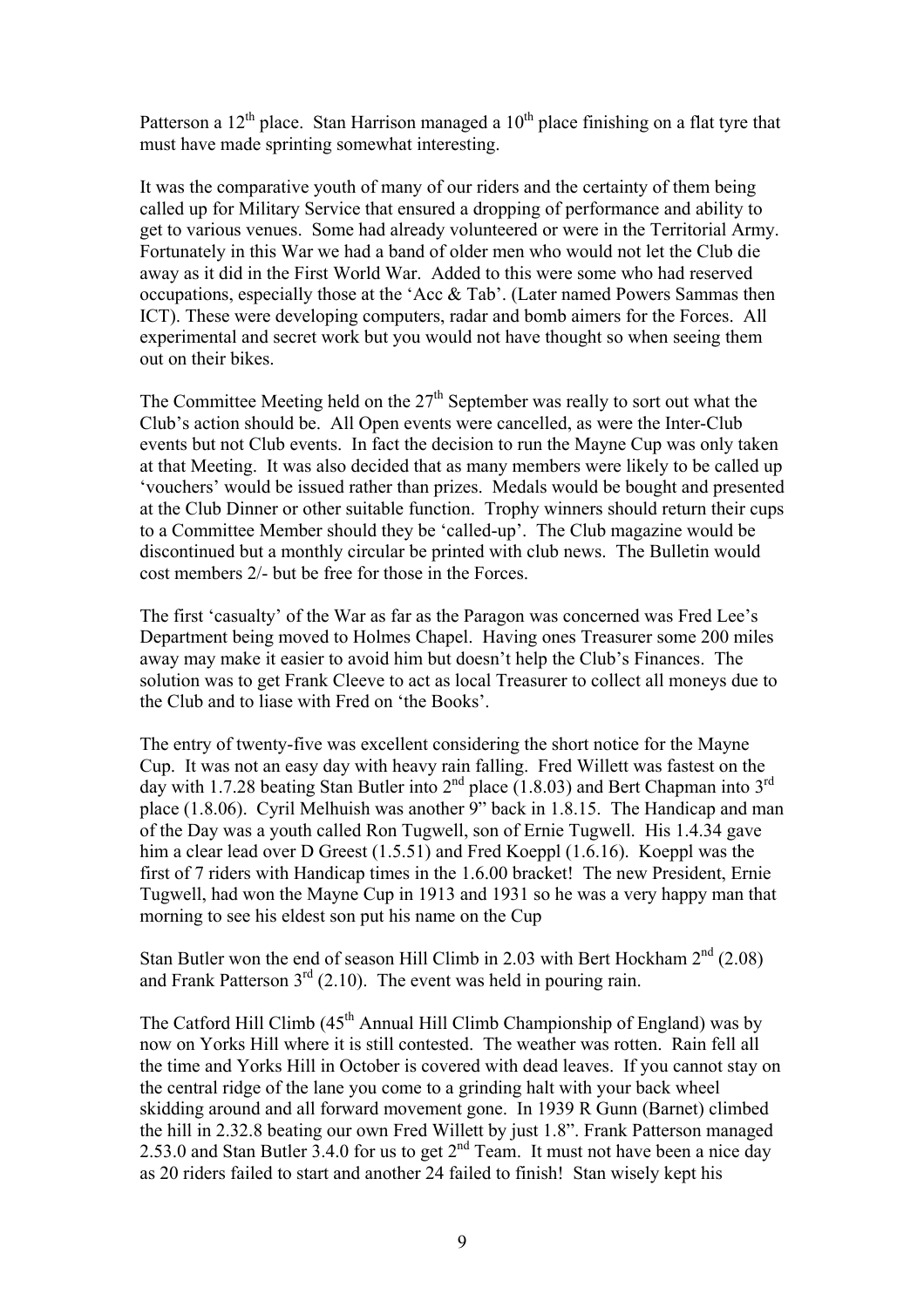mudguards on and only started, with a streaming cold, because most of the Club riders had fallen over and failed to finish! Frank also had his photograph taken whilst climbing Yorks Hill and it appeared in 'The Bicycle' on November  $25<sup>th</sup>$ .

On the Track the Results of the Club Championships were:- 550 yards Handicap 1<sup>st</sup> Val Lewis, 2<sup>nd</sup> Jim Parkes and 3<sup>rd</sup> Stan Harrison. The 550 yards Scratch 1<sup>st</sup> Jim Parkes, 2<sup>nd</sup> Stan Harrison and 3<sup>rd</sup> Val Lewis. A Motor-paced Championship was held and Stan Harrison won it from T Morgan and Albert Webb. The Bloodbath 5 miles Championship was a win for Ivor Cox, 2<sup>nd</sup> Jim Parkes and 3<sup>rd</sup> Stan Harrison.

Road Champion was Stan Butler with Alec Smith as Runner-up. The Track Champion was Jim Parkes with Ivor Cox as Runner-up. The Club Events Champion was Alec Smith and Bernard Tyrer was Runner-up.

The Frank Patterson Prize for the best Novice over 25 and 50 miles went to Stan Kent and the Bill Kite Prize for the fastest Novice at 100 miles went to Tommy Hale. The most improved rider on the Road was collected by Doug Perry. And the Club Runs Attendance Prize by J Shepherd. The Champion of Champions Trophy for the Freewheel Competition was won by Alan Gordon.

Standard Medals were not won in shoals as per usual. Jim Parkes collected the only Gold centres for his Tandem-paced 10 and 25 miles times. There were10 Silver and 10 Bronze Medals awarded for other events.

19 Team races had been won in this curtailed season and 10 Open wins.

War had been declared on the  $3<sup>rd</sup>$  September and for many men this was the last season they would have with the Club for over 6 years.

By the end of 1939 many members had been 'called up'. Those we are aware of are:- Frank Sisley, Royal Engineers at Lymnpe, Kent, Dennis Phillips and Fred Koeppl, Royal Artillery in Devizes, Bill Coales was learning wireless in the RAF. George Murray married Vera and then as he was a skilled printer was posted to the Royal Army Dental Corps at Aldershot (the connection is obvious isn't it?), Steve Beeden was in Exeter and Harry Robson in the Tank Corps, somewhere in England!

Monty Southall Royal Signals somewhere in France, Clive Singer, newly married and in the Artillery, Jack Mathner, Royal Fusiliers, Hounslow, Jim Hayes, Fleet Air Arm, Dick Kleckham, RN on HMS Rodney, Cliff Dore, RE (first Club member wounded – got knocked down in the blackout!), Doug Perry was in the Fire Service.

Tom Hale, RA, at Eastbourne, Charlie Armstrong, East Surrey Regt at Kingston, Ernie Cleeve, RAF, somewhere in England, Pete Allan with the RASC in France and Bill Hall, RA, also somewhere in England. Nineteen young men that we know about already in the services after just two months From this time Frank Patterson began his 'job' of keeping in touch with all those called to the Services. For six years he regularly corresponded and distributed the Club news. These letters are in the Club's Archives and a source of information to the writers of this History.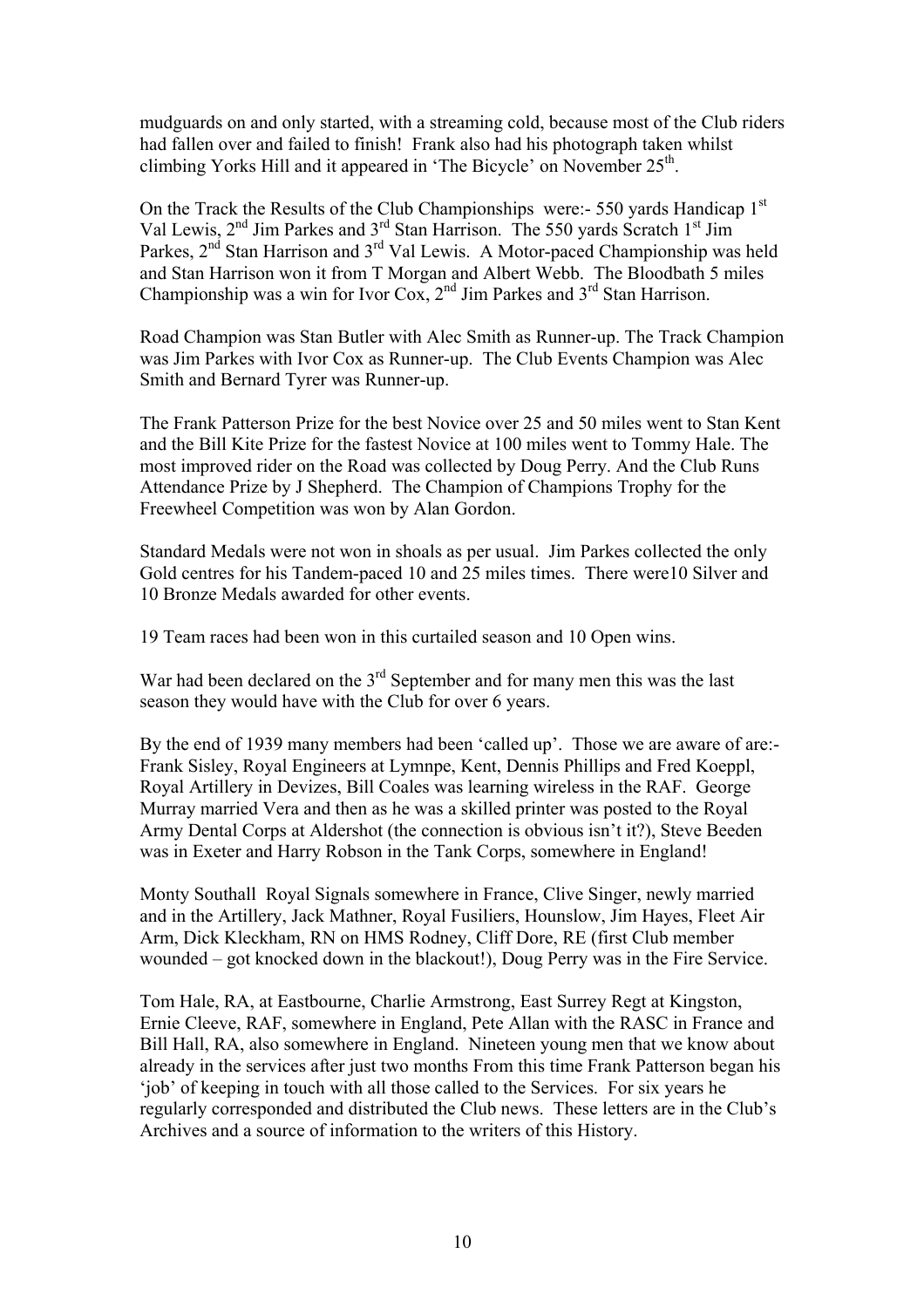Although he was no longer a member the December Bulletin reported the death at Scapa Flow of Len Bydawell. Len sported a very short length of hair, a crewcut we would call it, and had therefore been christened 'Bowser' by Arthur Bristow. Len left the Club in 1937 to join the Navy.

The Club Dinner had been booked at Bush House in Central London but because of the Blackout and transport difficulties late at night it was decided to cancel the function rather than make a substantial loss.

|                | <b>Scratch Result</b> | 25 h/c             |                | <b>Handicap Result</b> |         |                      |
|----------------|-----------------------|--------------------|----------------|------------------------|---------|----------------------|
|                |                       | 12.3.39            |                |                        |         |                      |
| 22             | <b>Entries</b>        | <b>Medium Gear</b> |                |                        |         |                      |
| 17             | <b>Starters</b>       |                    |                |                        |         |                      |
| 13             | Finishers             |                    |                |                        |         |                      |
|                |                       |                    |                |                        |         |                      |
| 1              | Smith A               | 1.12.35            | 1              | Hale T                 | 5.45    | 1.08.45              |
| $\overline{2}$ | Hale T                | 1.14.30            | $\overline{2}$ | Armstrong C            | 5.00    | 1.10.50              |
| 3              | Hayes J               | 1.15.07            | 3              | Smith A                | Scratch | 1.12.35              |
| 4              | Dore G                | 1.15.30            | 4              | Hayes J                | 2.30    | 1.12.37              |
| 5              | Armstrong C           | 1.15.50            | 5              | Dore G                 | 2.45    | 1.12.45              |
| $\overline{6}$ | Cox I                 | 1.15.57            | $\overline{6}$ | <b>Greenland F</b>     | 8.00    | 1.12.49              |
| $\overline{7}$ | Patterson FH          | 1.16.00            | $\overline{7}$ | Patterson FH           | 2.45    | $1.\overline{13.15}$ |
| 8              | Harrison S            | 1.17.22            | 8              | Murray G               | 3.45    | 1.13.37              |
| 9              | Murray G              | 1.17.22            | 9              | Cox I                  | 2.15    | 1.13.42              |
| 10             | Cleeve FL             | 1.17.25            | 10             | <b>Cleeve FL</b>       | 2.30    | 1.14.55              |
| 11             | <b>Mitchall SA</b>    | 1.18.34            | 11             | <b>Mitchall SA</b>     | 2.45    | 1.15.49              |
| 12             | Greenland F           | 1.20.49            | 12             | Harrison S             | 1.00    | 1.16.22              |
| 13             | Wooton H              | 1.29.27            | 13             | Wooton H               | 8.00    | 1.21.27              |
|                |                       |                    |                |                        |         |                      |
|                | <b>Scratch Result</b> | 25 h/c             |                | <b>Handicap Result</b> |         |                      |
|                |                       | 16.4.39            |                |                        |         |                      |
| 21             | Entries               |                    |                |                        |         |                      |
| 21             | <b>Starters</b>       |                    |                |                        |         |                      |
| 18             | Finishers             |                    |                |                        |         |                      |
|                |                       |                    |                |                        |         |                      |
| 1              | Harrison S            | 1.10.38            | 1              | Schultheiss J          | 6.00    | 1.06.39              |
| $\overline{2}$ | Koeppl F              | 1.10.51            | $\overline{2}$ | Hale T                 | 4.30    | 1.06.40              |
| 3              | Hale T                | 1.11.10            | 3              | Chard R                | 6.00    | 1.07.19              |
| 4              | James E               | 1.11.25            | 4              | Koeppl F               | 2.15    | 1.08.36              |
| 5              | Dudley K              | 1.12.06            | 5              | Beeden S               | 7.00    | 1.08.44              |
| 6              | Dore C                | 1.12.10            | 6              | Greenland F            | 6.00    | 1.09.19              |
| $\overline{7}$ | Schultheiss J         | 1.12.39            | 7              | Wooton H               | 10.00   | 1.09.27              |
| 8              | Chard R               | 1.13.19            | 8              | Kent S                 | 4.00    | 1.09.32              |
| 9              | Kent S                | 1.13.22            | 9              | James $E$              | 1.00    | 1.10.25              |
| 10             | Thompson F            | 1.13.38            | 10             | Harrison S             | Scratch | 1.10.38              |
| 11             | <b>Mitchall SA</b>    | 1.14.40            | 11             | Dore C                 | 1.30    | 1.10.40              |
| 12             | Hayes J               | 1.14.57            | 12             | Dudley K               | 1.00    | 1.11.06              |
| 13             | Greenland F           | 1.15.19            | 13             | Thompson F             | 1.00    | 1.12.38              |
| 14             | Robson H              | 1.15.31            | 14             | Mitchall SA            | 1.30    | 1.13.10              |
| 15             | Beeden S              | 1.15.44            | 15             | Robson H               | 2.00    | 1.13.31              |
| 16             | Dore G                | 1.16.10            | 16             | Hayes J                | 0.30    | 1.14.27              |
| 17             | Wooton H              | 1.19.27            | 17             | Dore G                 | 1.30    | 1.14.40              |
| 18             | Goring J              | 1.26.21            | 18             | Goring J               | 3.30    | 1.22.51              |
|                |                       |                    |                |                        |         |                      |

## **Club Time Trial Results**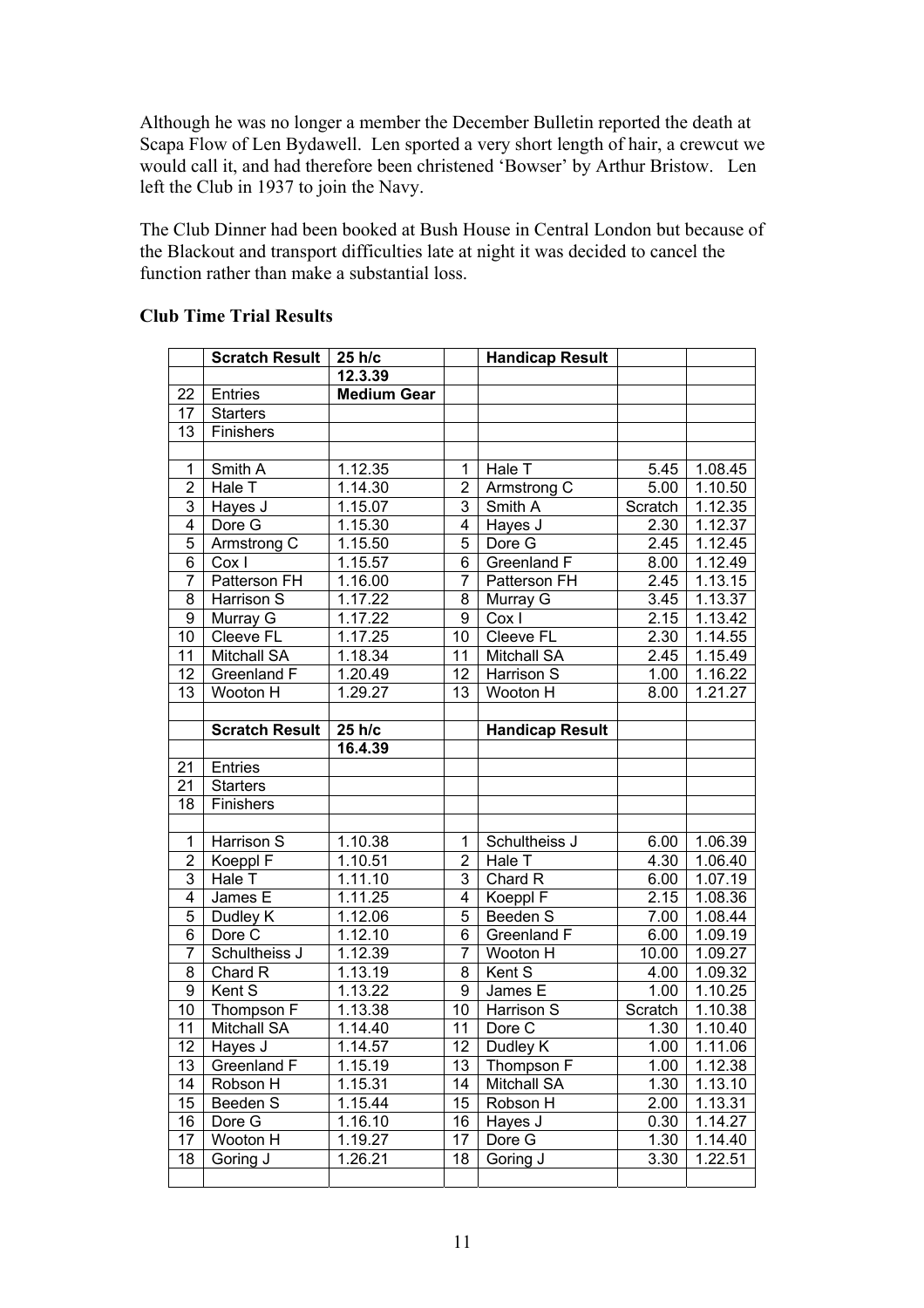|                  | <b>Scratch Result</b> | 30 h/c               |                | <b>Handicap Result</b> |         |                      |
|------------------|-----------------------|----------------------|----------------|------------------------|---------|----------------------|
|                  |                       | 21.6.39              |                |                        |         |                      |
| 19               | Entries               | <b>Medium Gear</b>   |                |                        |         |                      |
| 19               | <b>Starters</b>       |                      |                |                        |         |                      |
| 18               | Finishers             |                      |                |                        |         |                      |
|                  |                       |                      |                |                        |         |                      |
| 1                | Sharp A               | 1.18.20              | 1              | Kent S                 | 9.00    | 1.14.02              |
| $\overline{2}$   | James E               | 1.22.23              | $\overline{2}$ | Drage N                | 12.00   | 1.14.05              |
| 3                | Kent S                | 1.23.02              | 3              | Beeden S               | 11.00   | 1.14.15              |
| $\overline{4}$   | Sisley F              | 1.23.47              | 4              | Armstrong C            | 8.00    | 1.16.26              |
| $\overline{5}$   | Thompson F            | 1.23.59              | 5              | Chard R                | 9.00    | 1.16.41              |
| $\overline{6}$   | Goring J              | 1.24.03              | 6              | Sisley F               | 7.00    | 1.16.47              |
| $\overline{7}$   | Armstrong C           | 1.24.26              | 7              | Goring J               | 7.00    | 1.17.03              |
| $\overline{8}$   | Beeden S              | 1.25.15              | 8              | <b>Tugwell R</b>       | 10.00   | 1.17.13              |
| $\boldsymbol{9}$ | Gates L               | 1.25.16              | 9              | James E                | 4.45    | 1.17.38              |
| 10               | Chard R               | 1.25.41              | 10             | Sharp A                | Scratch | 1.18.20              |
| 11               | Schultheiss J         | 1.25.46              | 11             | Thompson F             | 5.30    | 1.18.29              |
| 12               | Drage N               | 1.26.05              | 12             | Schultheiss J          | 7.00    | 1.18.46              |
| 13               | Mitchall SA           | 1.26.43              | 13             | Greenland F            | 10.00   | 1.18.58              |
| 14               | <b>Tugwell R</b>      | 1.27.13              | 14             | <b>Mitchall SA</b>     | 5.30    | $\overline{1.21.13}$ |
| 15               | Koeppl F              | 1.27.51              | 15             | Gates L                | 3.00    | 1.22.16              |
| 16               | <b>Greenland F</b>    | 1.28.58              | 16             | Wooton H               | 12.00   | $\overline{1.23.04}$ |
| 17               | Wooton H              | 1.35.04              | 17             | Koeppl F               | 4.00    | 1.23.58              |
| 18               | Gunning J             | 1.43.03              | 18             | Gunning J              | 11.00   | 1.32.03              |
|                  |                       |                      |                |                        |         |                      |
|                  | <b>Scratch Result</b> | 50 h/c               |                | <b>Handicap Result</b> |         |                      |
|                  |                       | 25.6.39              |                | <b>Fryco Cup</b>       |         |                      |
| 24               | Entries               |                      |                |                        |         |                      |
| 24               | <b>Starters</b>       |                      |                |                        |         |                      |
| 18               | Finishers             |                      |                |                        |         |                      |
|                  |                       |                      |                |                        |         |                      |
| 1                | Sharp A               | 2.15.34              | 1              | Robson H               | 12.00   | 2.12.03              |
| $\overline{2}$   | Kent S                | 2.21.49              | $\overline{2}$ | Greenland F            | 19.00   | 2.12.20              |
| 3                | <b>Butcher S</b>      | 2.22.33              | 3              | Beeden S               | 12.00   | 2.13.52              |
| $\overline{4}$   | Robson H              | 2.24.03              | 4              | Kent S                 | 7.00    | 2.14.49              |
| $\overline{5}$   | Smith A               | 2.24.31              | 5              | Sharp A                | Scratch | 2.15.34              |
| $\overline{6}$   | Patterson FH          | 2.25.44              | 6              | Patterson FH           | 9.00    | 2.16.44              |
| $\overline{7}$   | Beeden S              | $2.\overline{25.52}$ | $\overline{7}$ | James E                | 8.30    | 2.18.08              |
| 8                | James E               | 2.26.38              | 8              | Sisley F               | 8.30    | 2.18.08              |
| 9                | Sisley F              | 2.26.38              | 9              | Hale T                 | 9.00    | 2.18.44              |
| 10               | Hale T                | 2.27.44              | 10             | Pearce J               | 10.00   | 2.18.46              |
| 11               | Pearce J              | 2.28.46              | 11             | <b>Butcher S</b>       | 2.00    | 2.20.33              |
| 12               | Tyrer B               | 2.29.27              | 12             | Tyrer B                | 7.30    | 2.21.57              |
| 13               | Greenland F           | 2.31.20              | 13             | Smith A                | 2.00    | 2.22.31              |
| 14               | Goring J              | 2.32.35              | 14             | Goring J               | 8.30    | 2.24.05              |
| 15               | Morgan T              | 2.33.49              | 15             | Hoy RJ                 | 11.00   | 2.24.27              |
| 16               | Hoy RJ                | 2.35.27              | 16             | Morgan T               | 5.00    | 2.28.49              |
| 17               | Dore G                | 2.44.11              | 17             | Gunning J              | 20.00   | 2.29.14              |
| 18               | Gunning J             | 2.49.14              | 18             | Dore G                 | 10.00   | 2.34.11              |
|                  |                       |                      |                |                        |         |                      |
|                  | <b>Scratch Result</b> | 100 h/c              |                | <b>Handicap Result</b> |         |                      |
|                  |                       | 30.7.39              |                | <b>Goss Green Cup</b>  |         |                      |
| 14               | <b>Entries</b>        |                      |                |                        |         |                      |
| 14               | <b>Starters</b>       |                      |                |                        |         |                      |
| 10               |                       |                      |                |                        |         |                      |
|                  | Finishers             |                      |                |                        |         |                      |
|                  |                       |                      |                |                        |         |                      |
| 1                | Thompson F            | 5.04.53              |                | Thompson F             | 14.00   | 4.50.53              |
| $\overline{2}$   | Smith A               | 5.05.18              | 1              | Tyrer B                | 18.00   | 4.54.44              |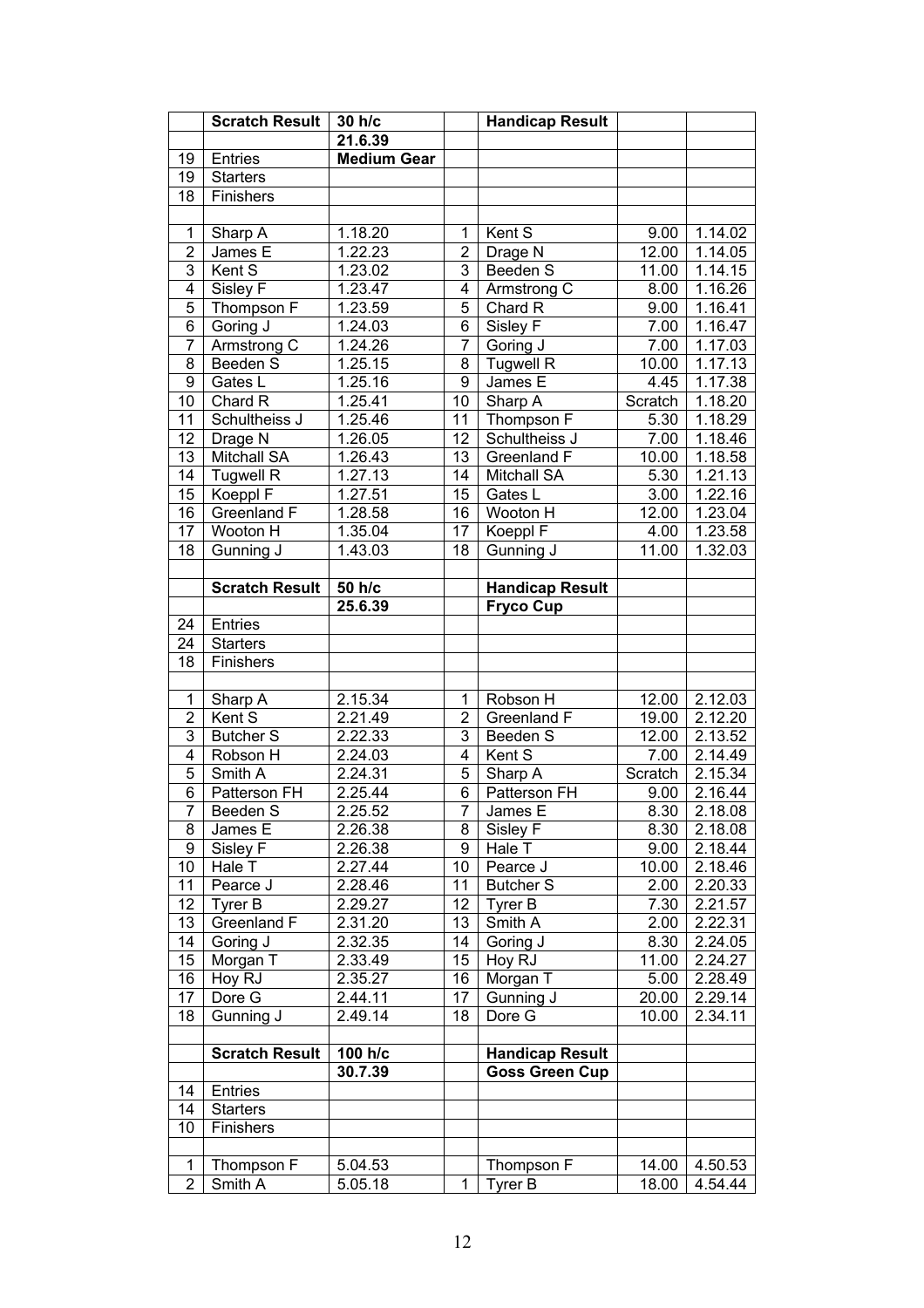| 3                            | Koeppl F                | $5.06.2\overline{1}$ | 2               | Koeppl F                     | 5.00              | 5.01.21 |
|------------------------------|-------------------------|----------------------|-----------------|------------------------------|-------------------|---------|
| $\overline{4}$               | Morgan T                | 5.08.42              | $\overline{3}$  | Goring J                     | 15.00             | 5.02.59 |
| $\overline{5}$               | Tyrer B                 | 5.12.44              | 4               | Morgan T                     | 5.00              | 5.03.42 |
| $\overline{6}$               | Hoy RJ                  | 5.16.11              | $\overline{5}$  | Smith A                      | Scratch           | 5.05.18 |
| $\overline{7}$               | Goring J                | 5.17.59              | 6               | Wooton H                     | 30.00             | 5.05.55 |
| $\overline{8}$               | Hale T                  | 5.20.56              | 7               | Hale T                       | 15.00             | 5.05.56 |
| 9                            | Hayes J                 | $5.23.\overline{31}$ | 8               | Hoy RJ                       | 9.00              | 5.07.11 |
| 10                           | Wooton H                | 5.35.55              | 9               | Hayes J                      | 16.00             | 5.07.31 |
|                              |                         |                      |                 |                              |                   |         |
|                              | <b>Scratch Result</b>   | 12 hours             |                 | <b>Handicap Result</b>       |                   |         |
|                              |                         | h/c                  |                 | <b>Rotherham Cup</b>         |                   |         |
| 6                            | Entries                 | 13.8.39              |                 |                              |                   |         |
| 6                            | <b>Starters</b>         |                      |                 |                              |                   |         |
| 6                            | Finishers               |                      |                 |                              |                   |         |
|                              |                         |                      |                 |                              |                   |         |
| $\mathbf 1$                  | Tyrer B                 | 213.75               | 1               | Hoy RJ                       | 15.00             | 225.25  |
| $\overline{2}$               | Hoy RJ                  | 210.25               | $\overline{2}$  | Wooton H                     | 25.00             | 221.88  |
| 3                            | Wooton H                | 196.88               | $\overline{3}$  |                              | 28.00             | 219.75  |
| $\overline{4}$               |                         |                      | 4               | Gunning J                    |                   |         |
|                              | Smith A                 | 196.25               |                 | Tyrer B                      | 5.00              | 218.75  |
| $\overline{5}$               | Gunning J               | 191.75               | 5               | Hayes J                      | 17.00             | 207.13  |
| $\overline{6}$               | Hayes J                 | 190.13               | 6               | Smith A                      | Scratch           | 196.25  |
|                              |                         |                      |                 |                              |                   |         |
|                              |                         |                      |                 |                              |                   |         |
|                              | <b>Scratch Result</b>   | <b>Hill Climb</b>    |                 |                              |                   |         |
|                              |                         | 15.10.39             |                 |                              |                   |         |
| 7                            | Entries                 |                      |                 |                              |                   |         |
| 7                            | <b>Starters</b>         |                      |                 |                              |                   |         |
| 7                            | Finishers               |                      |                 |                              |                   |         |
| 1                            | <b>Butler SM</b>        | 2.03                 |                 |                              |                   |         |
| $\overline{2}$               | Hockham AE              | 2.08                 |                 |                              |                   |         |
| 3                            | Patterson FH            | 2.10                 |                 |                              |                   |         |
| $\overline{4}$               |                         | 2.19                 |                 |                              |                   |         |
| $\overline{5}$               | Armstrong C             |                      |                 |                              |                   |         |
| $\overline{6}$               | <b>Tugwell R</b>        | 2.28                 |                 |                              |                   |         |
| $\overline{7}$               | Hayes J<br>Hale T       | 2.33<br>2.35         |                 |                              |                   |         |
|                              |                         |                      |                 |                              |                   |         |
|                              | <b>Scratch Result</b>   | $\sqrt{25}$ h/c      |                 | <b>Handicap Result</b>       |                   |         |
|                              |                         | 1.10.39              |                 |                              |                   |         |
|                              | Entries                 |                      |                 |                              |                   |         |
| 25<br>22                     | <b>Starters</b>         |                      |                 | Mayne Cup                    |                   |         |
| 22                           | Finishers               |                      |                 |                              |                   |         |
|                              |                         |                      |                 |                              |                   |         |
| 1                            | <b>Willett F</b>        | 1.07.28              | 1               | <b>Tugwell R</b>             | 8.00              | 1.04.34 |
| $\overline{2}$               |                         |                      | $\overline{2}$  |                              |                   |         |
|                              | <b>Butler SM</b>        | 1.08.03              | 3               | Greest D                     | 7.00              | 1.05.51 |
| 3<br>$\overline{\mathbf{4}}$ | Chapman H<br>Melhuish C | 1.08.06<br>1.08.15   | 4               | Koeppl F<br><b>Butler SM</b> | 4.30<br>1.45      | 1.06.16 |
|                              |                         |                      |                 |                              |                   | 1.06.18 |
| 5<br>6                       | Hockham AE              | 1.09.09              | 5<br>6          | Dudley K                     | 5.15              | 1.06.36 |
|                              | Smith A                 | 1.09.29              |                 | Beeden S                     | 5.00              | 1.06.45 |
| 7                            | Koeppl F                | 1.10.46              | 7               | Chard R                      | 6.00              | 1.06.46 |
| 8                            | Beeden S                | 1.11.45              | 8               | <b>Willett F</b>             | 0.30              | 1.06.58 |
| 9                            | Dudley K                | 1.11.51              | 9               | Smith A                      | $2.\overline{30}$ | 1.06.59 |
| 10                           | Hayes J                 | 1.12.05              | 10 <sup>1</sup> | Chapman H                    | 1.00              | 1.07.06 |
| 11                           | Armstrong C             | 1.12.16              | 11              | Armstrong C                  | 5.00              | 1.07.16 |
| 12                           | <b>Tugwell R</b>        | $1.12.\overline{34}$ | 12              | Hockham AE                   | 1.45              | 1.07.24 |
| 13                           | Chard R                 | 1.12.46              | 13              | Hayes J                      | 4.30              | 1.07.35 |
| 14<br>15                     | Greest D<br>Goring J    | 1.12.51<br>1.13.45   | 14<br>15        | Goring J<br>Melhuish C       | 6.00<br>Scratch   | 1.07.45 |
|                              |                         |                      |                 |                              |                   | 1.08.15 |